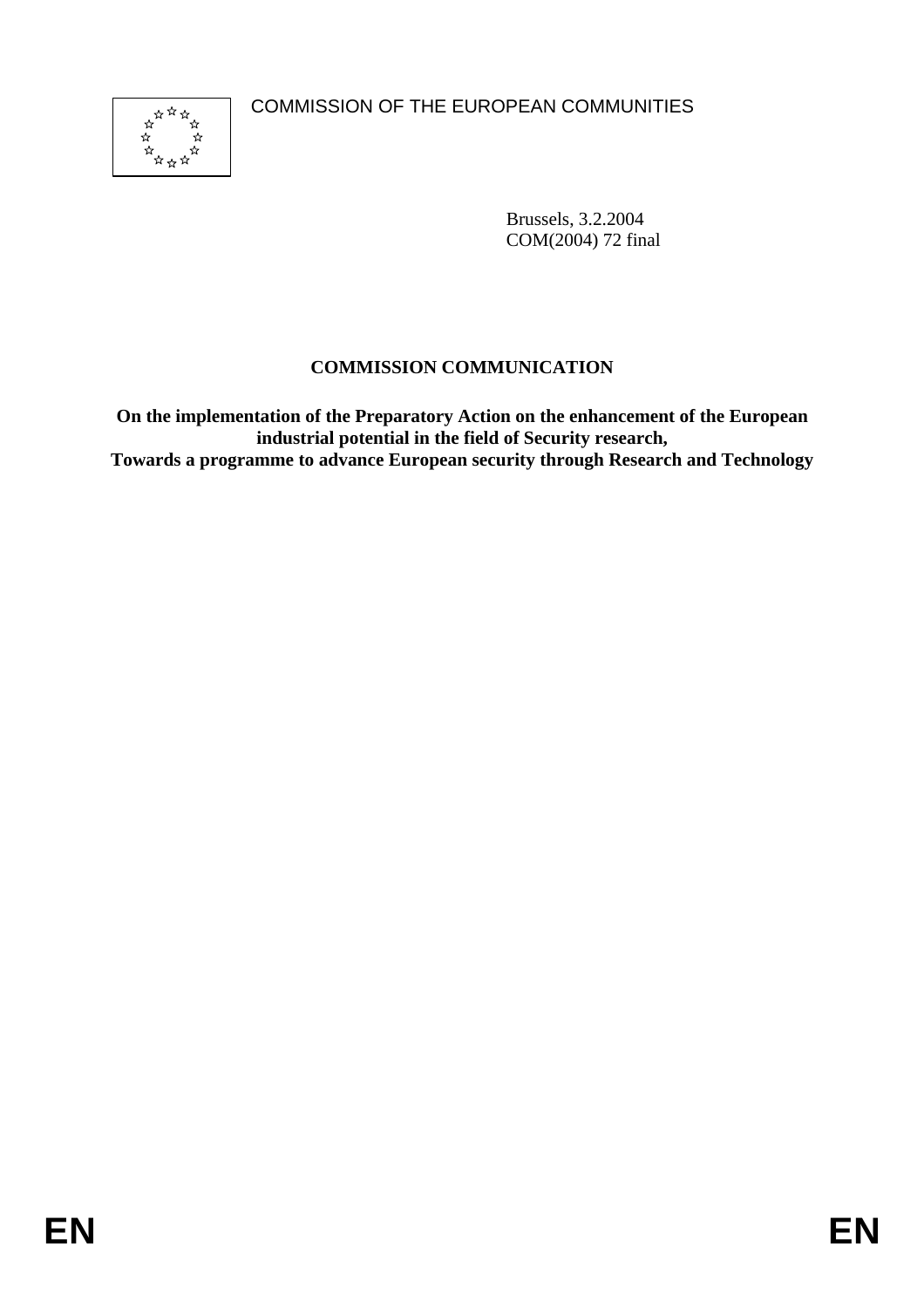# **Introduction**

Europe has entered a new phase in its history, marked by major political, demographic, social and economic evolutions. The challenge facing the EU-25 is to adapt and prosper within this changing environment, whilst being guided by the fundamental values and objectives of the Union.

Security is one particular global challenge that has recently come to the fore due to world events and societal changes. Europe needs to invest in a "security culture" that harnesses the combined and relatively untapped strengths of the "security" industry and the research community in order to effectively and innovatively address existing and future security challenges.

The Commission, encouraged by the European Parliament, the Council, and industry<sup>1</sup> is launching a "Preparatory Action<sup>2</sup>" in the field of Security Research, with a view to the establishment of a comprehensive programme after 2007.

The specific aims of this Communication are to explain why action now needs to be undertaken at Community level and to present the type of issues that need to be explored during the initial phase (the Preparatory Action) and the procedures applying (Programme of Work and Rules for Participation).

The Preparatory Action therefore constitutes a Commission contribution to the wider EU agenda to address Europe's challenges and threats as set out, inter alia, in the European Security Strategy that was endorsed by the European Council in December 2003. It is complementary to the actions and efforts that are being deployed by the Member States and the other EU Institutions in this area. The Preparatory Action focuses in particular on the development of a research agenda for advanced security and will take account of the decisions to be taken in the Council and the Intergovernmental Conference concerning an Agency in the field of defence capabilities development, research, acquisition and armaments.

# **European Challenges**

 $\overline{a}$ 

Security is an evolving concept and presents many challenges to the EU-25 that impact on a wide range of existing and emerging EU policies<sup>3</sup>, citizens' concerns, including the protection against terrorist threats, and the adaptation of governance structures to effectively deal with these matters.

<sup>1</sup> European Parliament: Resolution 172 (April 2002), Presidency Conclusions of the Brussels Spring Council (21 March 2003), The Conclusions of the EU Competitiveness Council (13 May 2003), The Conclusions of the EU Thessaloniki European Council (20-21 June 2003), Star 21 (Strategic Aerospace Review for the 21st century).<br><sup>2</sup> Preparatory actions, based on article 49, point 2b of the Financial Regulation N°1605/2002 and article

<sup>32,</sup> point 2 of the Implementing Rules on the Financial Regulation (N°2342/2002), are intended to prepare proposals with a view to the adoption of future Community actions.

Policies include Competitiveness (COM(2003) 704), Transport, Environment, Energy, Health, Consumer Protection, Finances, Trade, Space and Telecommunications; as well as the Common Foreign and Security Policy (CFSP) and the European Security and Defence Policy (ESDP). Also relevant are policies in respect of Justice and Home Affairs.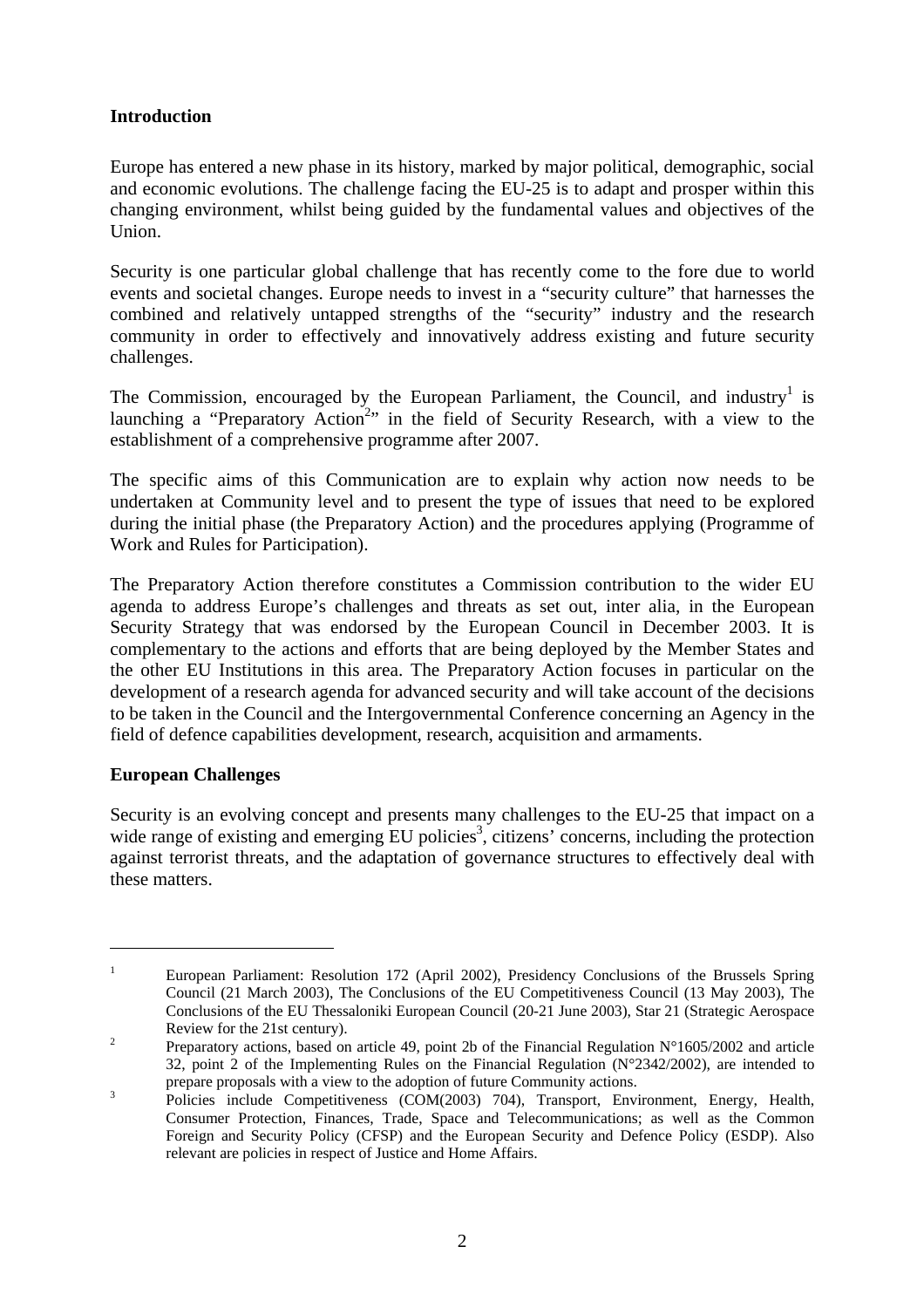The European security strategy, "*A Secure Europe in a Better World"* that was first presented by the Secretary-General / High Representative to the Thessaloniki Council in June 2003 and was endorsed by the European Council in December 2003, outlines the global challenges and key threats. The Union is now challenged to develop and maintain the capabilities to deal with security related issues that are of common interest to the European citizen and Europe as a whole<sup>4</sup>. The paper proposes three strategic objectives for the Union:

- i. *Addressing threats:* The Union needs to use a range of instruments to deal with the current threats such as terrorism, proliferation of weapons of mass destruction, failed states, regional conflicts and organised crime.
- ii. *Building security in our neighbourhood:* The enlargement process will result in a territorial increase of 34% and the EU-25 will have direct borders with less stable regions. The EU will have to ensure that a consistently high level of security is established across its new, more diverse territory.
- iii. *An international order based on effective multilateralism:* In a world of global threats, markets and media, security and prosperity depend on an effective multilateral cooperation. No single European country is or will be able to tackle present or future broad and complex security problems entirely on its own.

Meeting these ambitions requires the Union to have the most technologically advanced instruments for anticipating new security threats and dealing with them in a way that serves its interests and respects its values.

Europe has comparative technological strengths in many areas (including dual-use technologies) and more explicit security-related areas but there is:

- i. A significant degree of duplication and fragmentation of structures and programmes,
- ii. Important problems of interoperability and cost-efficiency of security systems and infrastructures,
- iii. Unrealised potential for the cross-fertilization of ideas and results between the civil and non-civil security-related research fields,
- iv. A recognised under investment in RTD is this area in comparison to other regions in the world.

Europe now needs to capitalise on its strengths by adopting a more co-ordinated and coherent approach in innovation policies and research. This would contribute to the Barcelona objectives of realising an investment of 3 % of GDP in research and development by the year 2010. The cost of "non-action" could be unacceptably high – both politically and for the European citizen.

 $\overline{a}$ 

<sup>4</sup> The final version of the European Security Strategy was adopted by the European Council on 12 December 2003 and provides the basis for the development of a new European security culture – including a framework for European security-related research in an enlarged Europe.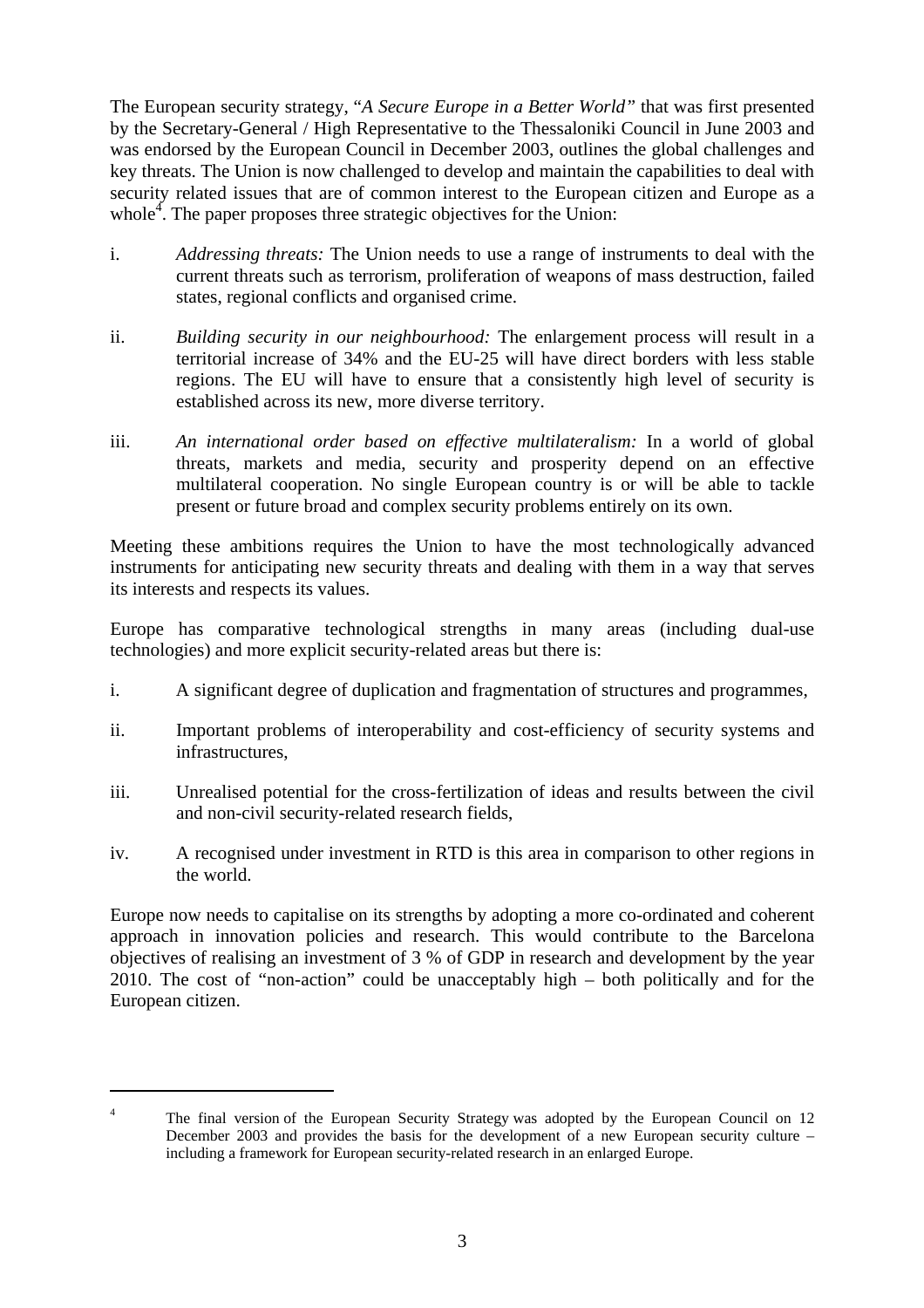# **I. THE NEED FOR COMMUNITY RESEARCH AND TECHNOLOGICAL DEVELOPMENT IN THE FIELD OF SECURITY**

Europe needs to tackle threats that are more diverse, less visible, and less predictable. This calls for behavioural changes as well as more innovative means to deal with complex situations to address security in a comprehensive manner ("comprehensive security").

Europe must use its technological strengths to build the capability for deploying significant resources for peacekeeping, humanitarian aid and state-building activities, either on its own or in international alliances<sup>5</sup>. It requires an optimal use of the resources and the development of European industrial capabilities.

In an increasingly technological and knowledge-based world, excellence in Research and Technological Development (RTD) is a prerequisite for the ability to tackle the new security challenges. There is scope for significant added value and economies of scale in the field of security-related research through more effective co-ordination and harmonisation of requirements and consistent approaches at a European level to RTD activities, capabilities and competencies.

The experience of 20 years of European Research Programmes implemented on the basis of the "Community method" has proven the effectiveness of co-operative RTD activities and the value of collaborative projects in federating industrial effort leading to research excellence and value for money by fostering true competition and collaboration at a European level. The activities foreseen in security-related research and proposed in this Communication are not intended to replace Member States own efforts in this field; instead in accordance with the subsidiarity principle, their aim is to support, reinforce and supplement them, while providing a coherent reference framework at a European level. The activities will exploit synergies and complement ongoing RTD and policy work in Community programmes.

# **The Preparatory Action**

 $\overline{a}$ 

The Preparatory Action is designed to assess the need for a further initiative that will complement and liaise with existing and future intergovernmental schemes; be open to all EU members and operate on the basis of Community principles; and contribute to bridging the current gap between generic civil research (as supported by EC Framework programmes) and national and intergovernmental programmes oriented to defence procurement needs.

Importantly, the Preparatory Action will also define at an EU level, based on European added value, ways to address issues related to serving an end user community essentially composed of public service organisations and, in particular, government departments and services, security agencies, non-governmental organisations, industry and the wider public sector.

Following the Commission proposal, the Budgetary Authority has accorded $<sup>6</sup>$  an amount of 15</sup> Mio€7 for 2004 to launch a Preparatory Action entitled *'Enhancement of the European* 

<sup>5</sup> The so called Petersberg's tasks are expressly included in Article 17 of the Treaty on European Union and form an integral part of the European Security and Defence Policy (ESPD).

 $^{6}$  Budget decision, Plenary December 2003.

<sup>9</sup> Mio€ for EU-15 plus 6 Mio€ for EU-10 to be adopted as an amending budget.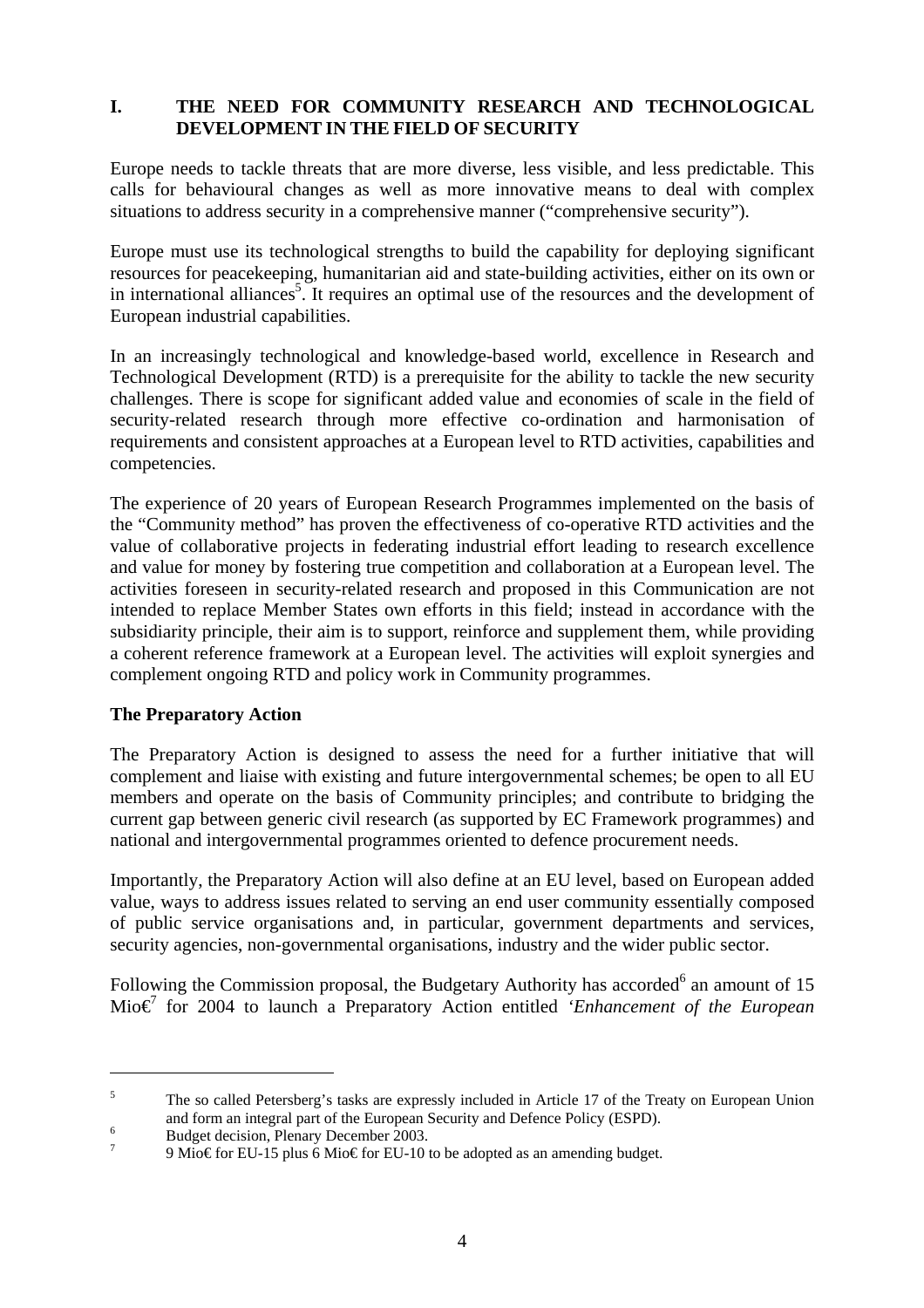*industrial potential in the field of Security research 2004-2006<sup>'8</sup>, with a view to contributing* to the improvement of European citizens' security and in accordance with Article  $157^9$ . It is planned that the Preparatory Action will last three years with a estimated total budget of 65  $MioE$  (subject to the decision of the Budgetary Authority).

A successful preparatory phase will prepare the basis for a decision by the European Parliament and Council to establish a European Security Research Programme after 2006, by identifying the optimal EU added value and priorities to be addressed in such a programme. The preparation of a European Security Research Programme will formally start with the adoption of this Communication, with a view to completing the exercise by the end of the Preparatory Action. The legal basis for such a programme will be decided on and implemented in accordance with the Treaty establishing the European Community, taking into account the developments with respect to a future Constitutional Treaty, including the creation of an Agency in the field of defence capabilities, research, acquisition and armaments, the seventh research Framework programme and other relevant issues.

# **II. THE IMPLEMENTATION OF THE PREPARATORY ACTION**

# **1. ISSUES TO BE EXPLORED DURING THE PREPARATORY ACTION**

The Preparatory Action provides an opportunity to undertake activities to identify and address critical issues in order to prepare the foundations for a comprehensive European Security Research Programme from 2007 onwards.

To implement this Action, a series of precursory activities (projects and supporting activities), established after a broad consultation with Member States, industry and research entities will be carried out at Community level that will reference, complement and build on existing RTD projects and studies undertaken already at European, regional, national and intergovernmental contexts.

*Projects* will aim at demonstrating the potential to address the immediate security challenges that Europe faces, as well as considering possible technical, contractual, and implementing issues to be developed for the future programme. A limited number of projects (between 6-8) will be funded annually, such as:

- Mission-oriented projects delivering tangible results in selected priority areas within the period of the activity;
- Pre-normative projects working in areas relating to standards and internationally interoperable systems, in particular between defence and other security organisations;

 $\overline{a}$ 

<sup>8</sup> The Commission's Communication (COM(2003)113) 'Towards an EU Defence Equipment Policy' proposes to launch a preparatory action for advanced research in the field of global security.

Article 157, point 1, 4th indent of the T.E.C. 'foster better exploitation of the industrial potential of policies of innovation, research and technological development'.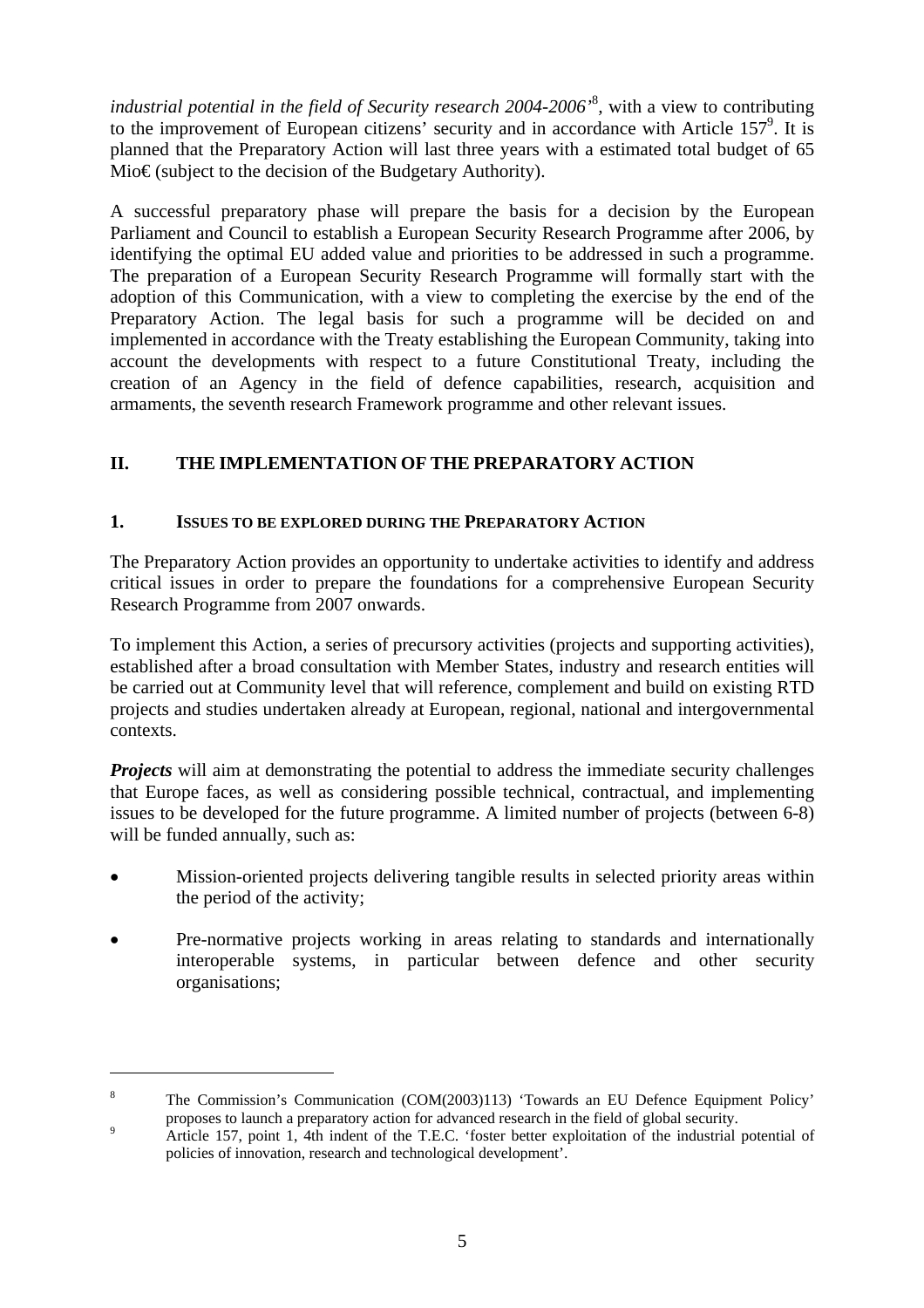The understanding of human factors, social and ethical values including public perception relating to threats and security measures as well as the acquisition of the necessary skills to deal with such matters.

*Supporting activities* will aim at addressing the fragmentation of structures in Europe, the integration of heterogeneous networks, improving the understanding of the existing activities in specific fields, socio-economic and market studies, road-mapping, scenario building including threat analysis, and technology foresight exercises. They will also contribute to the exploitation and valorisation of the results. A limited number of supporting activities will be implemented through calls for proposals and call for tenders, addressing in particular:

- The establishment of conditions for stimulating the uptake of results by the user community including the development of interfaces with end-users, in particular government departments and services, security agencies, non-governmental organisations, industry and the wider public sector;
- The networking of stakeholders, benchmarking of existing activities and studies;
- The identification of the technologies that will be required for future European industrial investment;
- In addition, it is intended to establish a consultation and consensus-building platform with the relevant stakeholders, in line with the European technology platform concept already put to work in a number of fields such as aeronautics and endorsed by the European Council<sup>10</sup>. This activity will aim to develop a long-term vision and strategic agenda in security-related research.

# **2. PROGRAMME OF WORK AND PROCEDURES APPLYING TO THE PREPARATORY ACTION**

This chapter contains the programme of work and procedures applying to the Preparatory Action. A call for proposals will be published toward the end of March 2004. The selection of the projects and the signature of the contracts will take place during the second half of 2004.

The Programme of work takes a mission-oriented approach. The activities are defined as collaborative multi-disciplinary, multi-stakeholder projects that will strive for a broad, strategic perspective in considering the topic areas addressed but give tangible outcomes that will provide the basis for the future Security Research Programme.

The activities will stimulate the integration of a critical mass of technologies, knowledge and resources to provide validated solutions to the specific security challenges identified. They will also explore and foster the conditions necessary to create an environment favourable to the enhancement of European scientific, technological and industrial capabilities in the field of security-related research.

 $\overline{a}$ 

<sup>&</sup>lt;sup>10</sup> Presidency conclusions, European Council, 20-21 March 2003.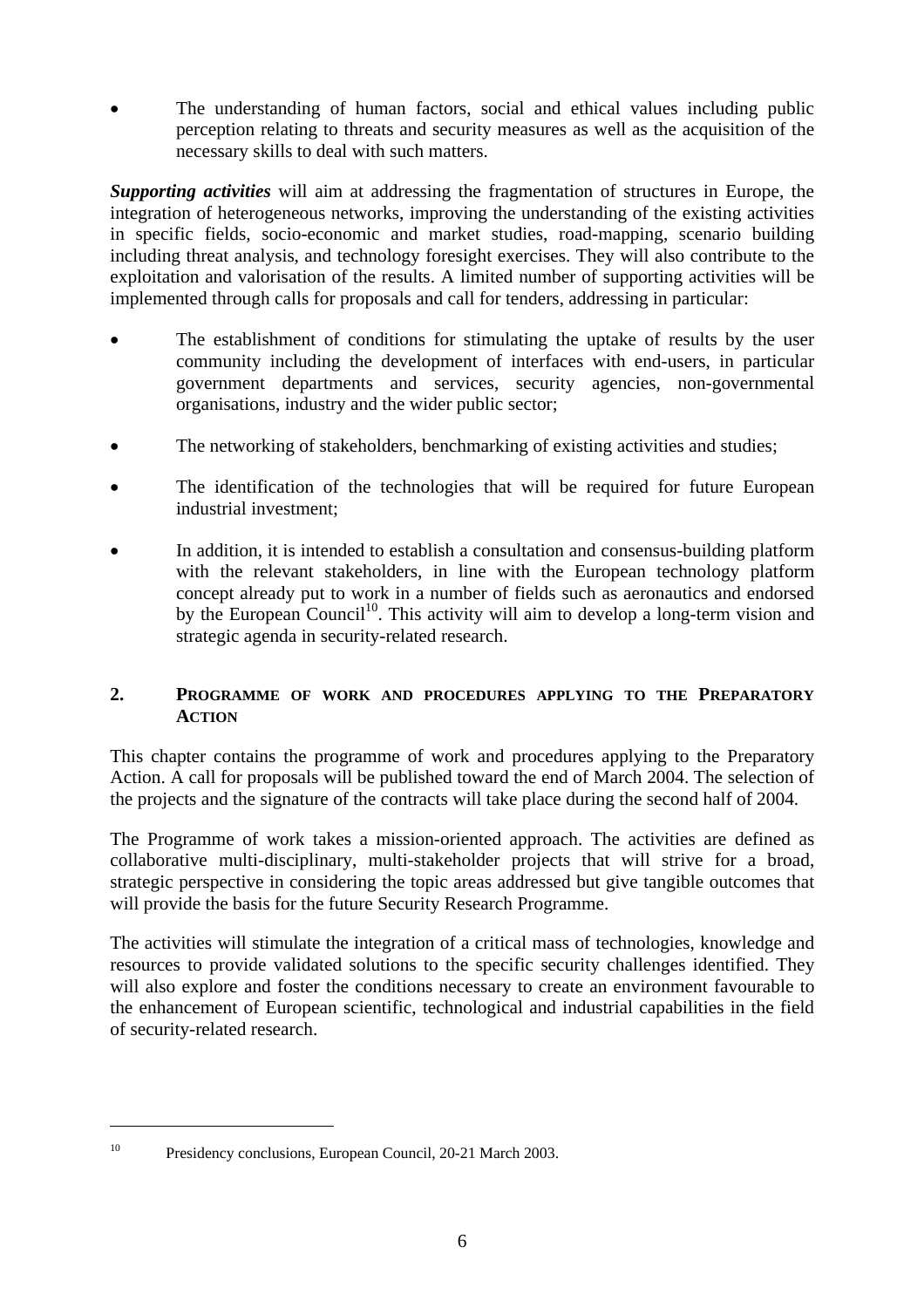The activities take account of the ongoing legislative and regulatory initiatives taken at Community level in different areas such as justice and interior affairs, taxation and customs, external relations, transport and energy, agriculture, health and others, aiming at supporting technologies and concepts. Related programmes need to be considered in order to complement these activities and avoid any unnecessary duplication of work and ongoing standardisation work must be taken into account.

# **2.1. FIELDS OF ACTIVITY**

The activities should support EU policies and initiatives and be consistent with EU policies and values, especially addressing the major concerns of EU citizens with respect to security and privacy as well as those of common interest to Europe in a global context. In addition they should respect certain broader principles:

- i. The relevance of the activities to the objectives of the Preparatory Action and the potential to contribute tangible and demonstrable improvements in security that can be brought to "maturity" within the timeframe of the Preparatory Action;
- ii. The stimulation of market conditions and innovative mechanisms to create opportunities for European industry to gain a comparative advantage;
- iii. The ability of the consortium to carry out the activities successfully, and to ensure the management of the intellectual property and where applicable, the proper treatment of classified information;
- iv. The building of sustainable and effective partnerships, networks and working methodologies between (public) users, industry and research organisations.

The following priority missions have been identified in consultation with national authorities, industry and a Group of Personalities (section III):

- Improving situation awareness;
- Optimising security and protection of networked systems;
- Protecting against terrorism (including bio-terrorism and incidents with biological, chemical and other substances);
- Enhancing crisis management (including evacuation, search and rescue operations, active agents control and remediation);
- Achieving interoperability and integrated systems for information and communication.

The activities subject to grants in the context of the Preparatory Action will be projects and supporting activities addressing the priorities indicated, wherever needed and appropriate in co-ordination with the relevant standardisation work of the European standards organisations. These will be implemented through calls for proposals and calls for tenders. This priority listing does not prejudice the possibility of selecting additional projects that can be justified. The priorities of the Preparatory Action will be reviewed on a yearly basis.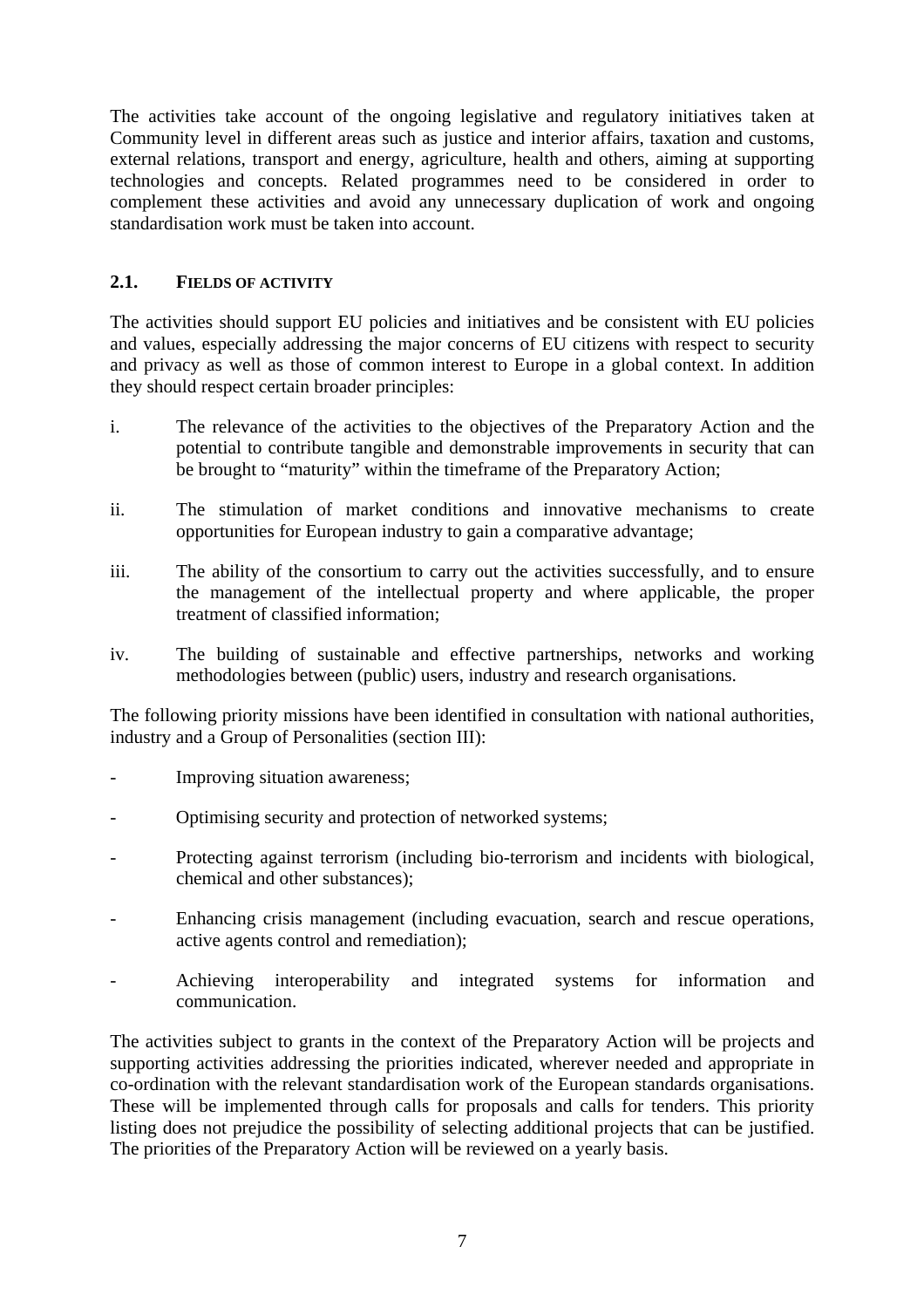#### **2.2 PROJECTS**

#### **A. Improving situation awareness**

**Aim**: to identify the main threats that could affect Europe, particularly land and sea borders and assets of global interest, by appropriate information gathering, interpretation, integration and dissemination leading to the sharing of intelligence. Concepts and technologies for improved situation awareness at the appropriate levels could be developed and demonstrated.

#### **Relevant issues for Projects**:

- Demonstration of concepts, technologies and capabilities for situation awareness systems, to enhance surveillance of land and sea borders, especially supporting measures for new land borders in EU-25 and assets of global interest.

- Demonstration of the appropriateness and acceptability of tagging, tracking and tracing devices by static and mobile multiple sensors that improve the capability to locate, identify and follow the movement of mobile assets, goods and persons, including smart documentation (e.g. biometrics, automatic chips with positioning) and data analysis techniques (remote control and access).

#### **B. Optimising security and protection of networked systems**

**Aim**: to analyse established and future networked systems, such as communications systems, utility systems, transportation facilities, or networks for (cyber) commerce and business, with regard to the security of use, vulnerabilities, and identification of interdependencies to show how to implement protective security measures against both electronic and physical threats.

# **Relevant issues for Projects**:

- Development of standardised methodologies and decision tools for assessing the nature of the potential threat to critical networked infrastructures and to assess the respective vulnerabilities.

- Demonstration of measures for enhanced protection and assurance of elements critical to public, private and government infrastructures to maintain security in an enlarged Europe.

- Development of detection, prevention, response and alert capabilities to strengthen information and control systems, integrating, where appropriate, the use of space-based assets as well as fixed terrestrial and wireless terrestrial systems.

# **C. Protecting against terrorism (including bio-terrorism and incidents with biological, chemical and other substances)**

**Aim**: to identify and prioritise the material and information requirements of governments, agencies and public authorities in combating and protecting against terrorism and to deliver technology solutions for threat detection, identification, protection and neutralisation as well as containment and disposal of threatening substances including biological, chemical and nuclear ones and weapons of mass destruction.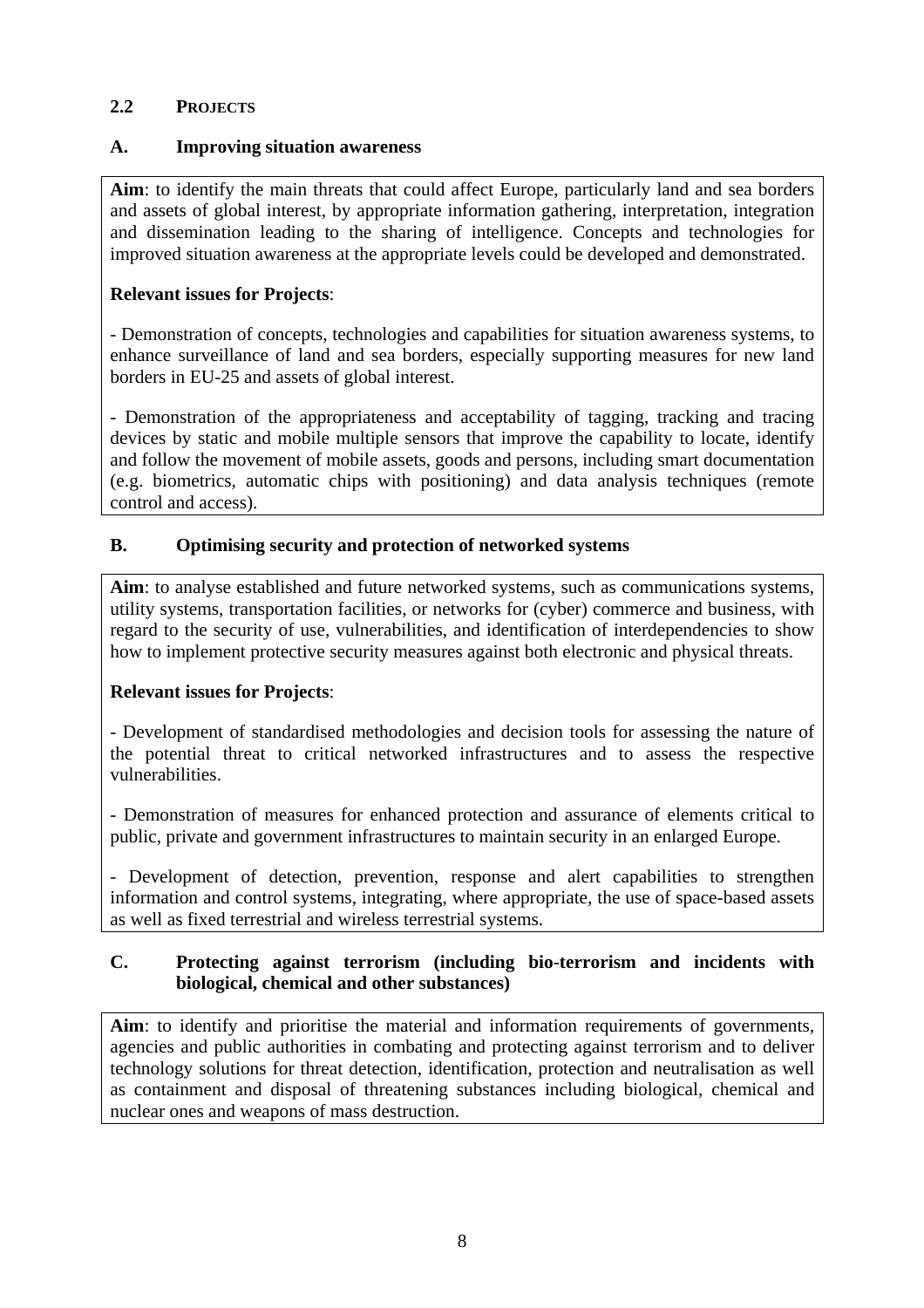#### **Relevant issues for Projects**:

- Demonstration of effective integration of active and passive sensor techniques, suitable for a wide range of platforms and data correlation techniques for detection and identification systems.

- Development of models of large scale dispersion over large areas and using multiple routes of high risk pathogens of concern (smallpox, anthrax, C. botulinum, Yersinia pestis, haemorrhagic fever viruses, Francisella tularensis and genetically modified organisms) to produce a validated model for use by public authorities.

- Demonstration of the viability of technologies and protocols for personnel, facilities and equipment decontamination against biological or chemical or other substances.

- Assessment and identification of the overall needs of an enlarged EU for biosafety level 4 laboratories in order to guarantee optimal complementarity and development of an effective methodology for networking.

#### **D. Enhancing Crisis Management (including evacuation, search and rescue operations, active agents control and remediation)**

Aim: to address the operational and technological issues that need to be considered from three perspectives: crisis prevention, operational preparedness and management of declared crisis.

# **Relevant issues for Projects**:

- Development of shared information management tools and models to facilitate the efficient integration of diverse emergency and management services with attention to *inter alia*: organisational structures, inter-organisational co-ordination and communication; distributed architectures and human factors.

# **E. Achieving interoperability and integrated systems for information and communication**

**Aim** : to develop and demonstrate interoperability concepts for (legacy) information systems in the domain of security, enabling the linking of existing and new assets in clusters to offer improved performance and enhanced adaptive functionality. To support interoperability, system providers need to involve end-users and standardisation.

# **Relevant issues for Projects**:

- Develop and demonstrate with existing and potential categories of users, concepts and architectures for internationally interoperable systems and standards, for example in control and command as well as communication and information exchange systems. Attention should also be given to dependability, organisational aspects, protection of confidentiality and integrity of information.

#### **2.3 SUPPORTING ACTIVITIES**

A small number (to a maximum of 10) of supporting activities are foreseen annually on topics selected with a focus on RTD roadmaps, standardisation or requirement analyses,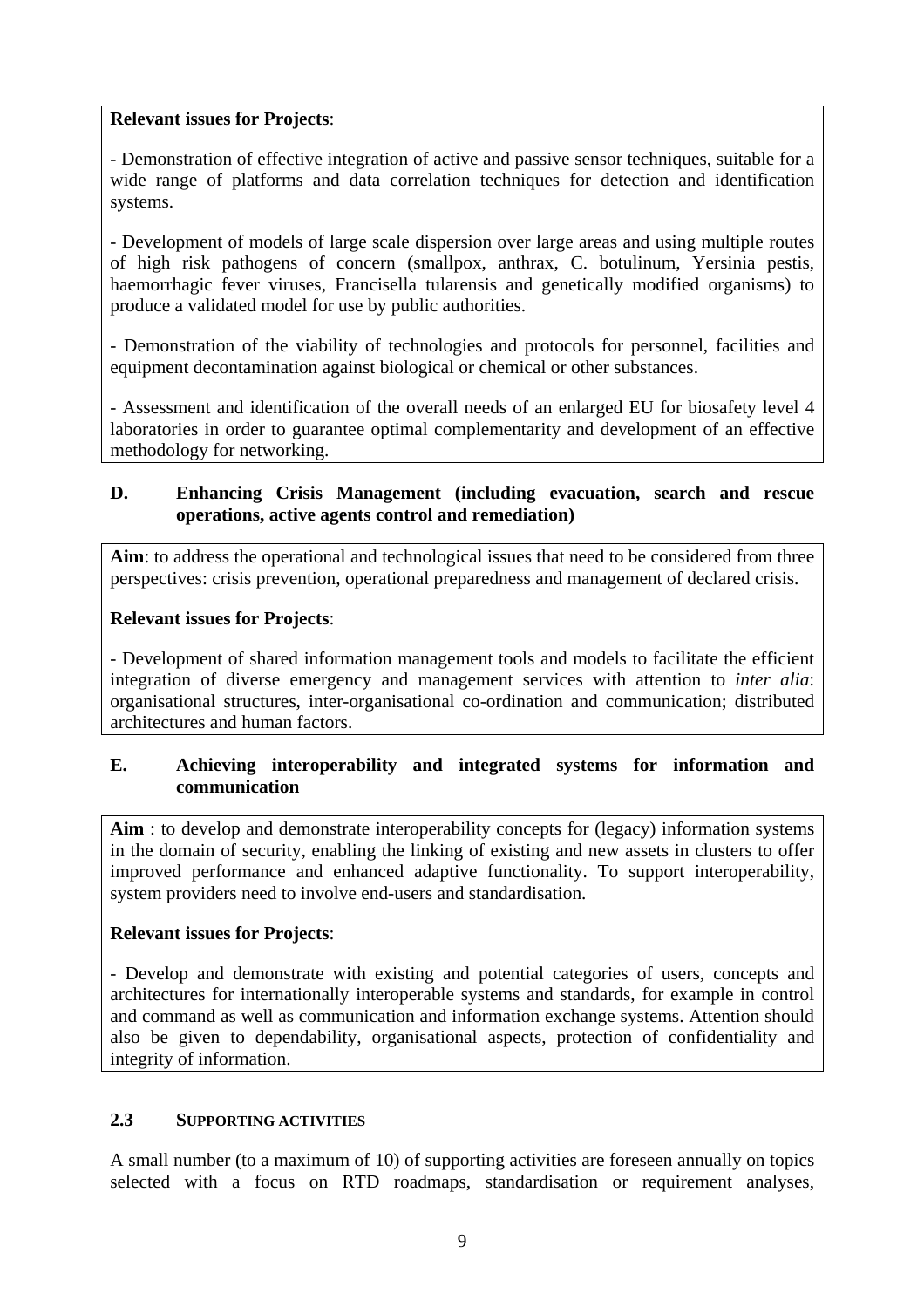dissemination, networking and coordinating activities, relevant to the need to improve the security of the European citizen and society, such as:

- Scenario building exercises for assessing threats and perceived risk to strategic sites and assets;
- Identification of the critical areas (social, psychological, strategic, information) to reduce risks and vulnerability;
- Technical and financial feasibility studies of a European security information system (including the use of space-based assets);
- Survey of good practice in screening measures (goods and persons) in Member States, and other regions and including an evaluation of the economic viability (costs and throughput) of activities and of the transferability of systems and capabilities across the enlarged EU;
- Developing procedures and good practice to define at EU level, relevant new technologies and capacities based on the needs of various public services.

#### **2.4 MANAGEMENT**

The Preparatory Action and all the activities related to the preparation of the programme will be managed and executed by the Commission services.

Although there are clear differences with the current  $6<sup>th</sup>$  Framework programme, in particular the mission oriented approach and the rules for intellectual property rights and participation, well-tested procedures and instruments currently applicable in the Community research programmes are the basis for the management of the Preparatory Action activities.

Calls for proposals and Calls for tenders will be published in the Official Journal of the Community based on the Programme of Work established in consultation with stakeholders.

Grant contracts based on Commission models for standard grant agreements with elements as appropriate and necessary from the  $6<sup>th</sup>$  Framework programme contracts will be established for the projects, following the principles laid out in the Annex to this Communication. Supporting activities can receive a grant contract if they are selected following a call for proposals, or service contract if their selection follows a call for tenders. Particular efforts will be made to keep the implementation of the Preparatory Action flexible and simple to enable optimal testing of the concepts outlined. The Commission will respect EU regulation on classified and confidential information. Further details on the implementation are provided in the Annex to the Commission Decision on the implementation of the Preparatory Action on the enhancement of the European industrial potential in the field of Security research.

#### **2.5 REVIEW AND ASSESSMENT**

The Commission will inform the European Parliament, the Council and Member States on a regular basis of the results and progress made in the implementation of the Preparatory Action. It will report on: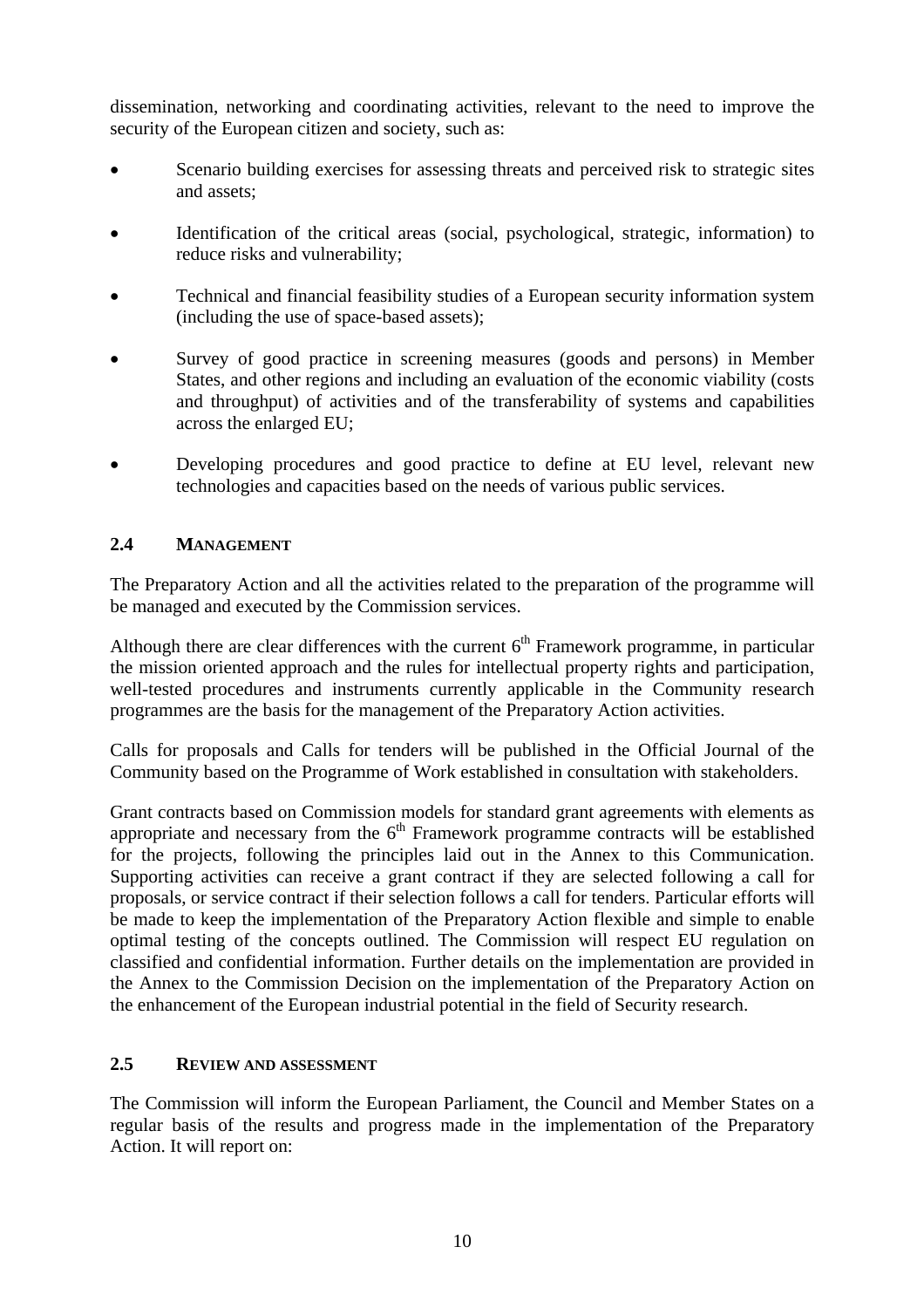- Specific technological implementations and other achievements as well as deliverables of the initiative;
- The degree of competency pooling and consensus reached on a European security research strategy amongst the key stakeholders;
- The future needs for security-related research to support EU policies in specific areas and to contribute to the new security challenges in a changing world.

#### **III. LONG TERM PERSPECTIVES**

To complement these activities and in order to give a longer term vision to the security research a high-level "Group of Personalities" chaired by Commissioners Busquin and Liikanen (Research and Information Society respectively) and including CEOs from industry and research institutes, high level European political figures, members from the European Parliament and observers from intergovernmental institutions, has been established.

The Group will, in particular, elaborate a vision and propose a basis for establishing the future requirements of EU Security RTD and the contribution that could be made to addressing the new security challenges in a changing world.

The Group of Personalities will prepare a policy oriented report on their vision for security research in Europe, that will be the subject of a Commission Communication foreseen for Spring 2004.

#### **IV. CONCLUSION**

This Communication responds to repeated requests to the Commission by the European Parliament, Council and industry. It constitutes a specific response to the Presidency conclusions of the Competitiveness Council of 13 May 2003.

The launching of the Preparatory Action is a timely reaction to the growing security challenges that Europe is facing as set out, inter alia, in the recently adopted EU Security Strategy. The Preparatory Action is a Commission contribution to the wider EU agenda to address Europe's challenges and threats. It is complementary to the actions and efforts that are being deployed by the Member States and the other EU Institutions in this area. The Preparatory Action focuses in particular on the development of a research agenda for advanced security and will take account of the decisions to be taken in the Council and the Intergovernmental Conference concerning an Agency in the field of defence capabilities development, research, acquisition and armaments. The Preparatory Action also constitutes a contribution to the Initiative for Growth (EU Council conclusions, 16-17 October 2003) by providing an opportunity to reinforce European technological and industrial potential in this area.

The Communication sets out the main objectives of the Preparatory Action, outlines the initial actions that the Commission intends to take as well as the procedures for its implementation.

Member States, industry and the research community are and will continue to be the main Commission partners during the development of the new programme. In addition to the technological focus of the action, socio-economic aspects, the acquisition of skills and public awareness raising are also issues that will be addressed during this preparation phase.